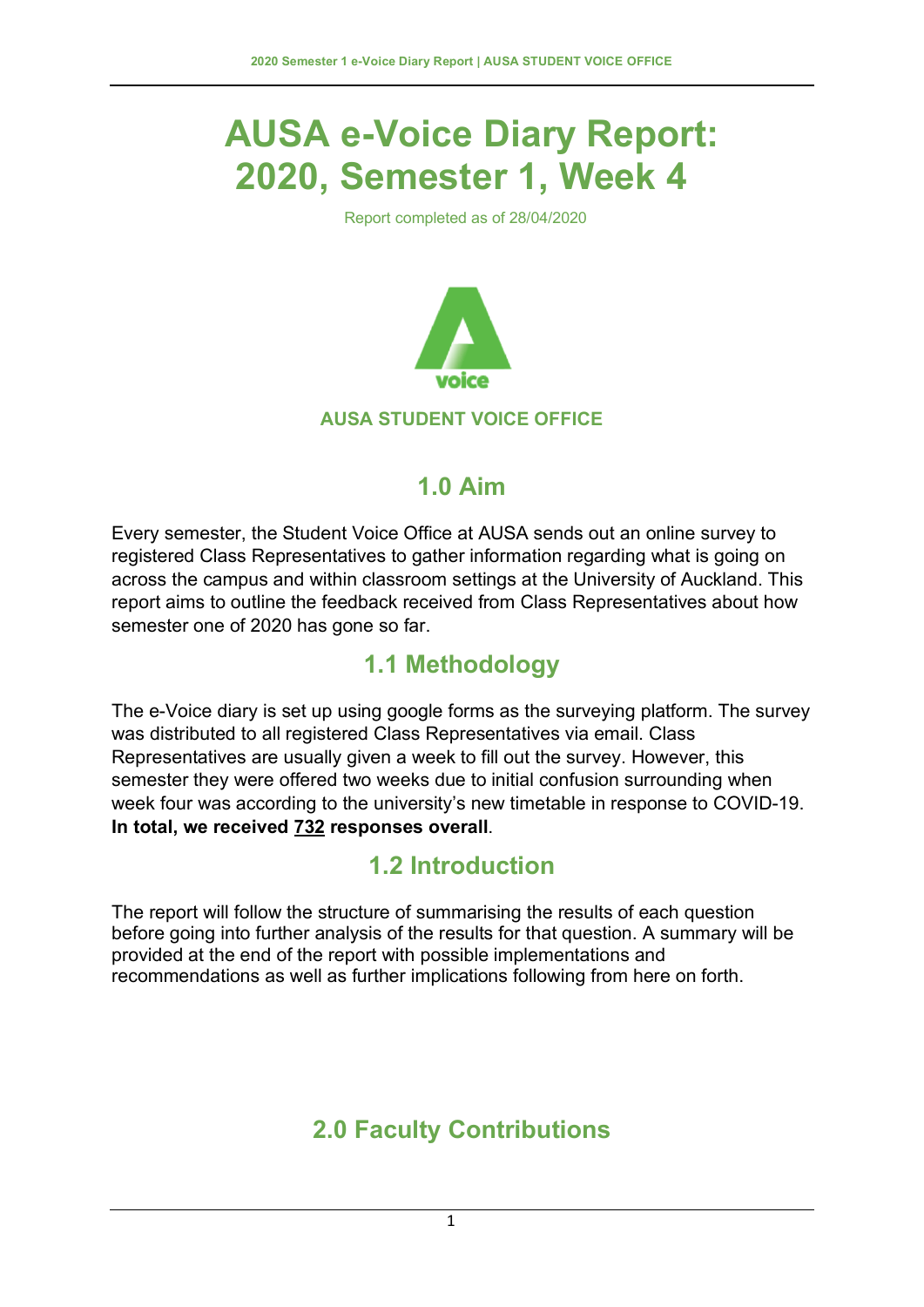The following information provided details on which faculties took part in the survey and which faculties had the most respondents. The total amount of submissions received for this section is from **732**.



The following statistics are reflective of the graph above, and presented in order from the highest level of respondents to the lowest.

| • Faculty of Arts                       | 208 | 28.4% * 732    |
|-----------------------------------------|-----|----------------|
| • Faculty of Science                    | 198 | 27% * 732      |
| • Business School                       | 165 | 22.5% * 732    |
| • Faculty of Medical & Health Science   | 60  | $ 8.2\% * 732$ |
| • Faculty of Creative Arts & Industries | 52  | $ 7.1\% * 732$ |
| • Faculty of Education & Social Work    | -24 | $ 3.3\% * 732$ |
| • Faculty of Law                        | 22  | 3% * 732       |
| • Faculty of Engineering                | 13  | $1.8\% * 732$  |

Based on these statistics, it is noticeable that the Faculties of Arts, Science and Business School has the highest respondent rates, when compared to other faculties.

The **three possible** reasons for low response rates among certain faculties might be:

- 1. There are fewer courses within the faculties.
- 2. Some class reps may represent an entire cohort; therefore, the number of courses being displayed would be smaller as multiple courses may have one class rep.
- 3. There is just a general lack of engagement by Class Representatives from these faculties with low response rates. That said, AUSA could conduct enquiries into why that is the case.

# **3.0 Course Experiences**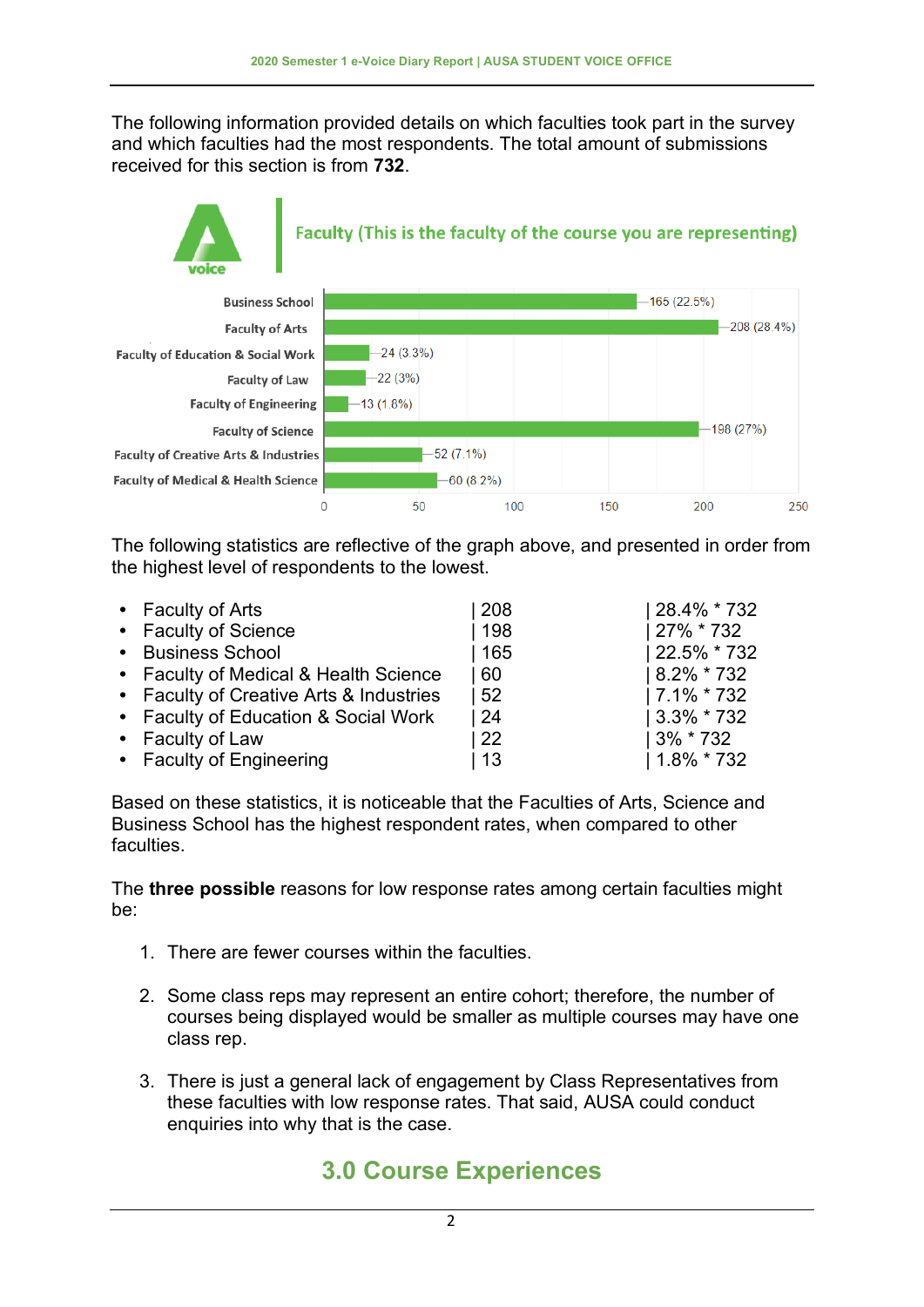The following information outlines the overall rated experience of courses provided at the University of Auckland across all faculties during the first four weeks of semester 1, 2020. The Class Representatives were asked to select how they would rate the respective courses they represent, from '**1**' being '**Poor**', to '**5**' being '**Excellent**'. Overall total responses to this question was **732**.



The following statistics are reflective of the graph above but in order from **5** (**Excellent**) to **1** (**Poor**):

|             | $\bullet$ 5 (Excellent) | 284  | $ 38.8\%*732$  |
|-------------|-------------------------|------|----------------|
| $\bullet$ 4 |                         | 368  | $150.3\%$ *732 |
|             | $\bullet$ 3             | l 69 | $19.4\%*732$   |
|             | $\bullet$ 2             | l 9  | $1.2\%$ *732   |
|             | $\cdot$ 1 (Poor)        |      | $10.3\%*732$   |

- It can be noted that overall course experiences have been mostly positive for the first four weeks of semester 1, 2020.
- It should be noted that these responses may have limitations. For example, Class Representatives biases.

The following diagram displays what specific area of course experience related feedback students wished to cover. The total amount of responses to this question was **732**:

### **3.1 Outlining what Categories Class Representative 'Course Experience' Feedback Relate to**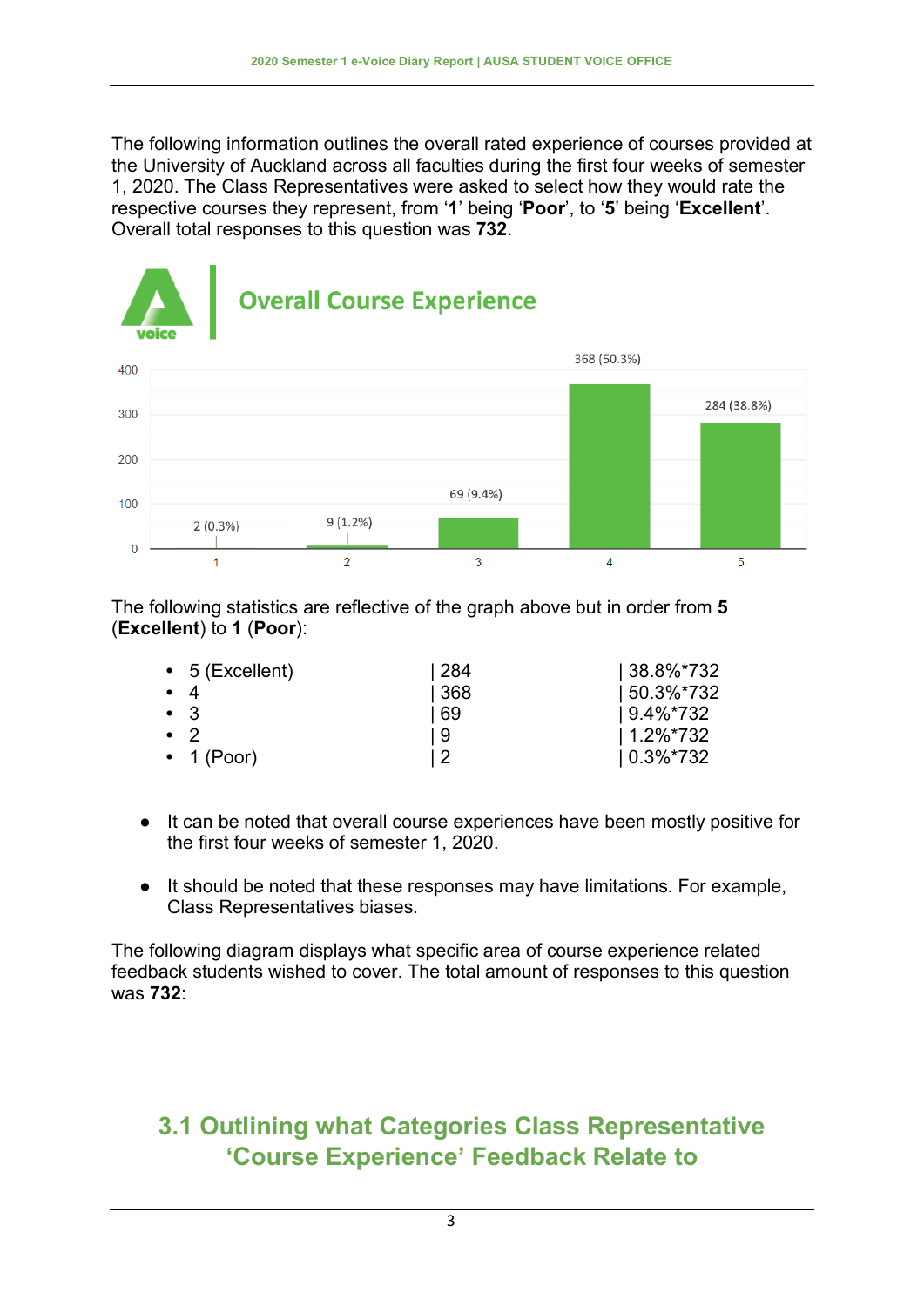

The following statistics are reflective of the graph above but in order from the highest level of respondents to the lowest.

| • Course Content & Structure  | 367 | 50.1%*732     |
|-------------------------------|-----|---------------|
| • Lecturer/Tutor              | 247 | 33.7%*732     |
| • No feedback                 | 197 | 26.9%*732     |
| • Assessment                  | 176 | 24%*732       |
| • Resources                   | 142 | 19.4%*732     |
| • Student Academic Complaints | 129 | 17.6%*732     |
| • General Facilities Concerns | 83  | $11.3\%$ *732 |

- The data above outlines that 'Course Content & Structure' is the number one key area of course experience feedback received by Student Voice from Class Representatives, totalling half (50.1%) of the overall feedback.
- The following two other areas of course experience feedback are about lecturer and tutor performance, and 'no feedback' follows on after.
- The lowest area of course experience feedback relates to general facilities concerns.

#### **4.0 Expressed Views Regarding Course Experiences Categories**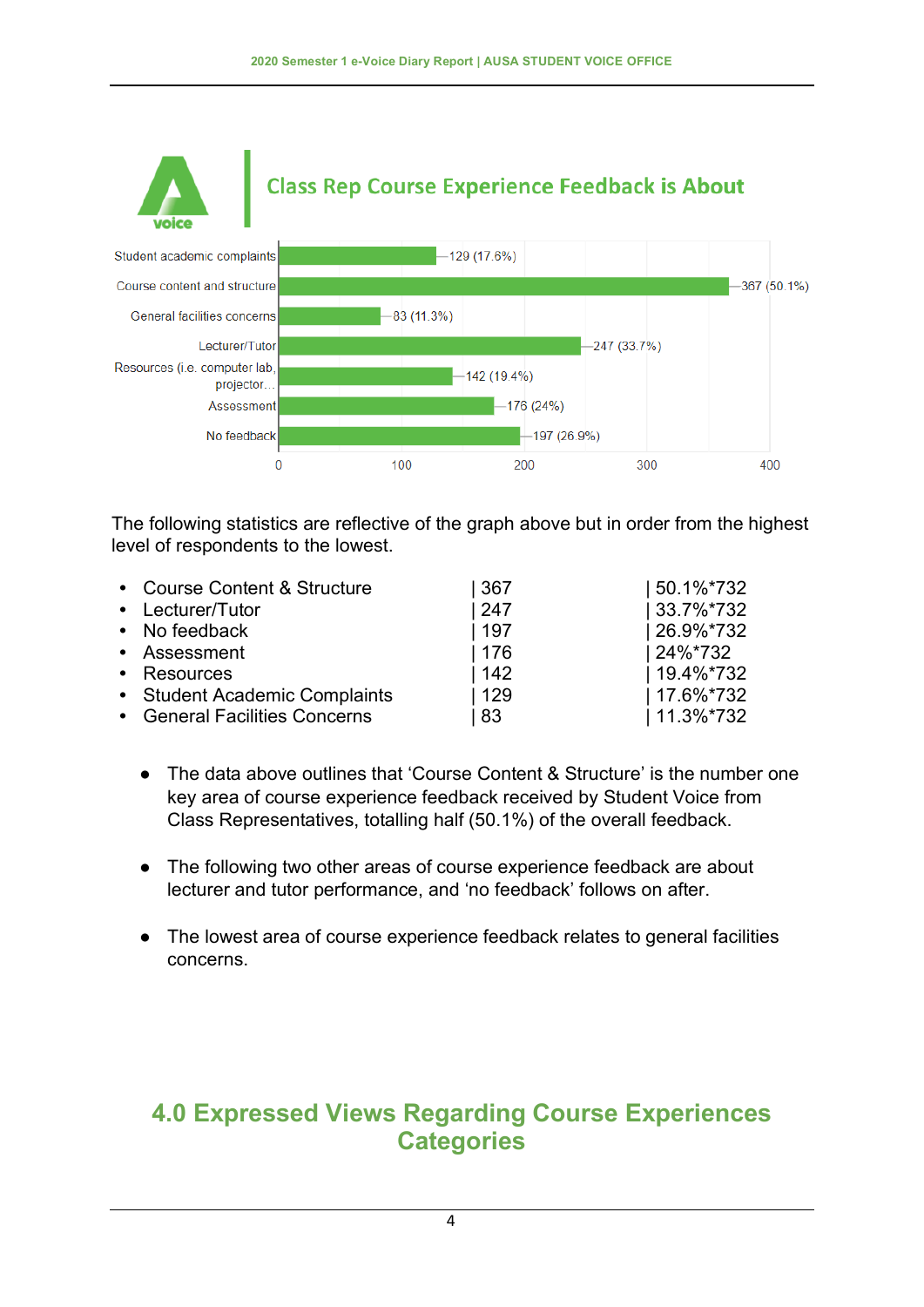The following section seeks to outline the specific areas of feedback provided under each 'Course Experience' category that was outlined in the previous section, 3.1.

It should be noted that some sections were noticeably intertwined when it came to analysing responses made. Therefore, some sections will share one subheading with others. Each subheading will outline what the standard feedback information was, as well as present individual quotes directly from class representatives.

The total amount of responses generated in this section was in total, **732**.

**NB**: For the most part, and as outlined in section 3.0, students provided more positive feedback more than anything else. Henceforth, the following listed aspects are the **common areas for concern** that have been noted by Class Representatives:

### **4.1 Course Content & Structure / Lecturers & Tutors / Student Academic Complaints**

- **Students are concerned with how their courses may adapt to the university's COVID-19 response with changes to assessments due dates, and if and when to cover learning modules.**
	- o *"General uncertainty exists around how the course will operate after the University's to move to online teaching."*
	- o *"This semester has been filled with uncertainty… The first 3 weeks were really good for all courses. However, the Covid-19 pandemic (as expected) has been causing lots of problems, especially with the Govt implementing an Alert 4 shutdown."*
	- o *"There is an understandable amount of confusion as the course is updated to suit our current circumstances."*
- **Students find the lack of direct physical presences in class affects engagement, thereby making students feel unmotivated to work to the best of their abilities.** 
	- o *"Limited practical interactions have made it incredibly difficult for students transitioning to digital learning, as the supplementation of videos as a substitute for hands-on experience has significantly discouraged students from attempting assessments or engaging with fellow students online."*
	- o *"A lot of people are worried about the Covid19 stuff and finding the motivation study in isolation."*
- **There has been an expressed disappointment among students not being able to fulfil practical aspects of their courses e.g., practicum.**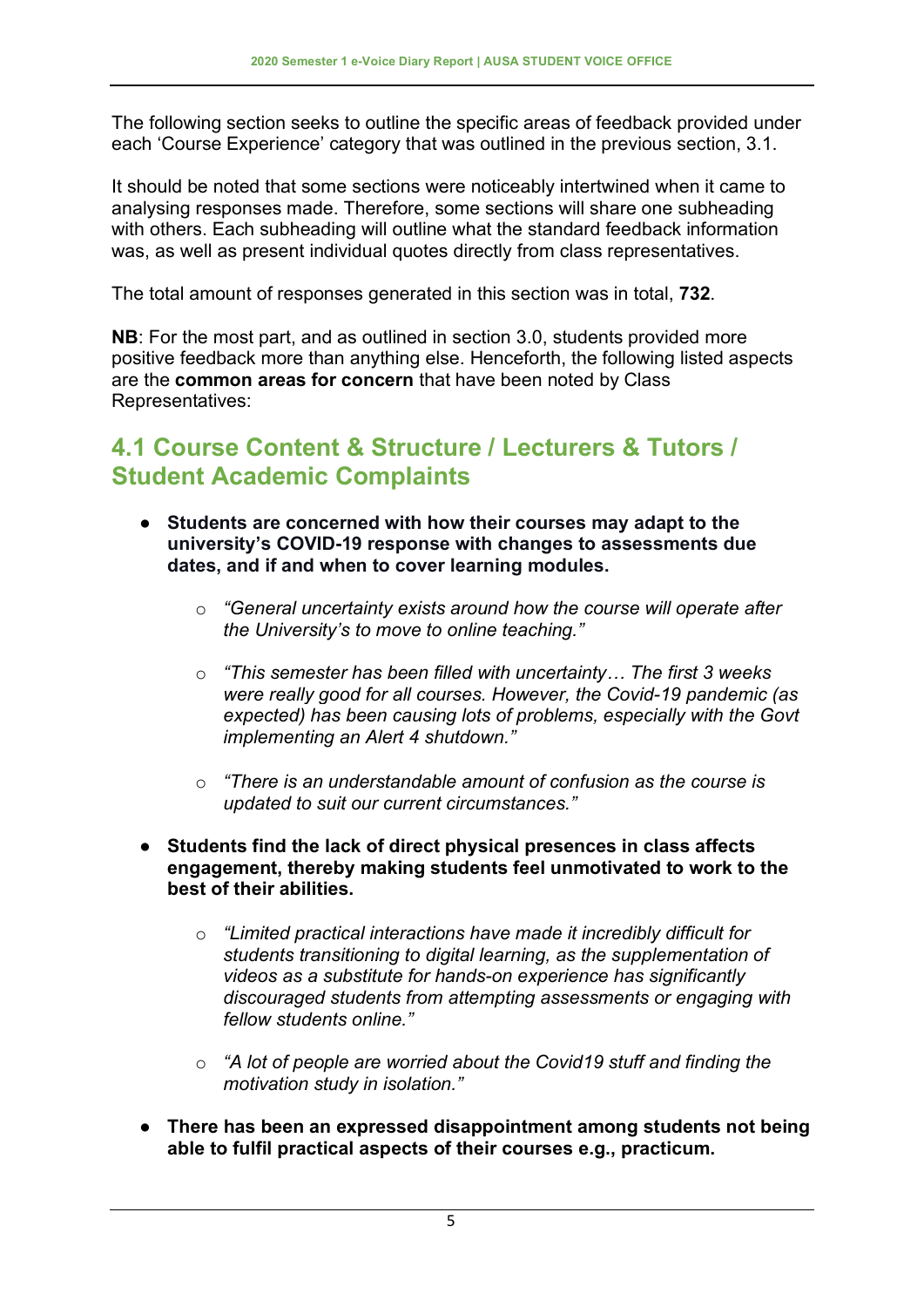- o *"Mixed views about switching to online teaching. Many students are frustrated by the lack of access to materials and studio space which they are paying for."*
- o *"Students are just mainly concerned about whether or not practicum will take place at the moment due to the effects of COVID-19."*

### **4.2 Assessments**

- **Students request that course coordinators be reasonable with assessment gradings and deadlines during this transition into remote learning.** 
	- o *"There are concerns about the upcoming assessment, and they are worried about how the Coronavirus will affect this course and their grades."*
	- o *"Generally, the class is finding the whole switching to an online medium of assessment, a bit overwhelming."*
	- o *"So far due to the nature of University closing, it has been turbulent with when assignments are due and challenges that students are facing. Multiple students have reached out to me, saying that they need assignment deadlines extended because of lockdown symptoms & complications."*
- **There is a need for lecturers to be more explicit regarding assessment structure and details. It is difficult for some students to get clarity on their assessments during remote learning.** 
	- o *"Little communication regarding how upcoming assessments will be facilitated during Semester One - still unclear how large (15-30%) assessments will be assessed."*

#### ● **There are concerns around changes to weighting for some assessments thereby causing stress among some students.**

- o *"Obviously we are all well aware of the lockdown circumstances now, and my class is waiting to see exactly what that means for lectures and assignment weighting etc."*
- o *"Concerns over the department considering merging the test with the final exam due to closure. This would make the exam worth 70% and put the class at a huge disadvantage."*

#### **4.3 Resources / General Facilities Concerns**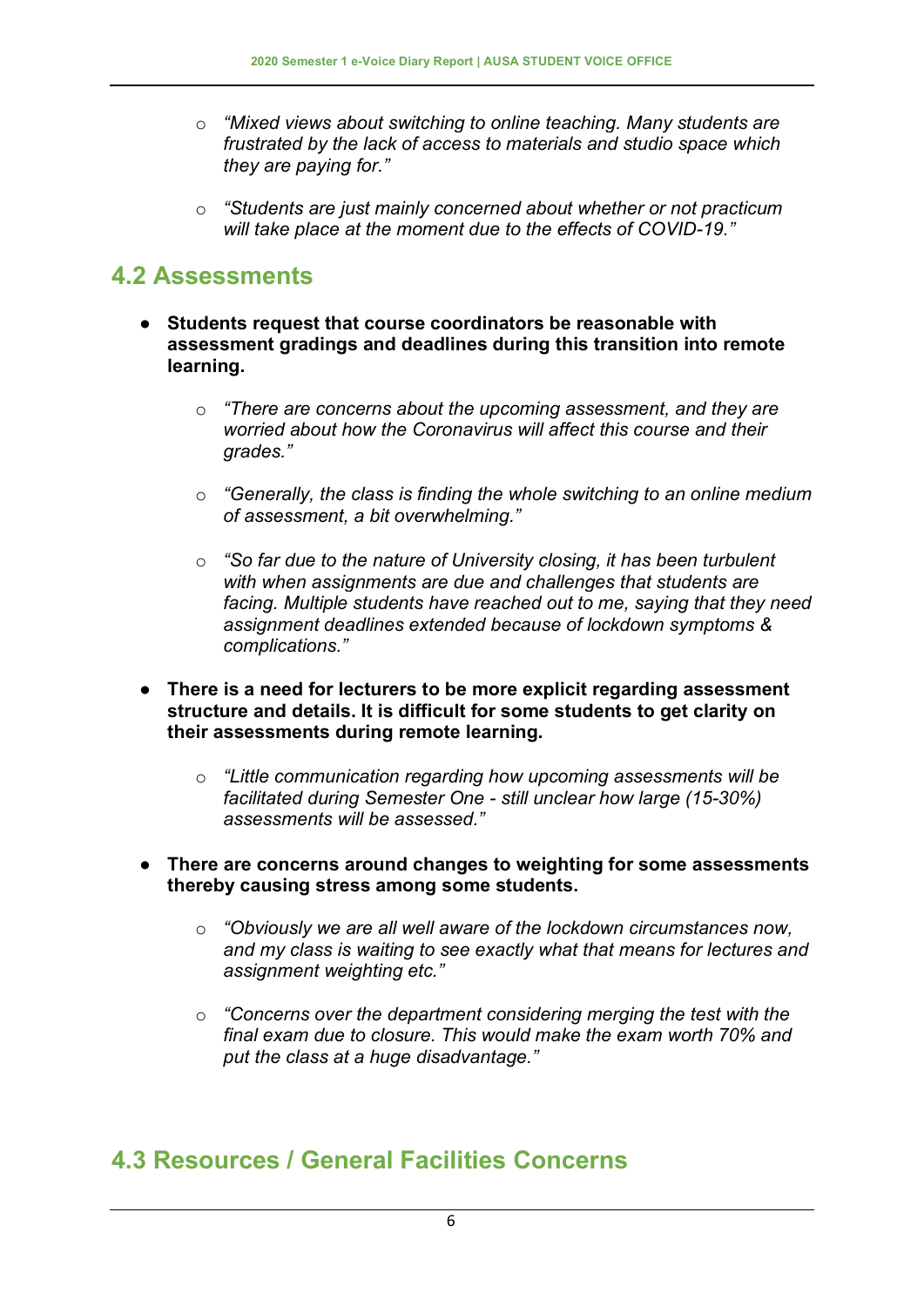- **Unfamiliarity with how the Zoom programme operates.**
	- o *"…some are finding it stressful and hard to work electronically on zoom."*
- **Some find it difficult to have access to adequate technology for remote learning.**
	- o *"One of the students in my group claims to have no microphone… Please do provide a guide for students to make sure they're able to present to the best of their abilities."*
- **Online platforms for interaction do not cater to the quality of in-person presentations.**
	- o *"The quality of the sound - obviously, the sound quality on a livestream video will be less than ideal for our musical instruments."*
- **Lack of internet access for some need to be taken into account.**
	- o *"Some don't have wifi at home, and others in rural areas have limited wifi and can't afford to attend lengthy zoom lectures."*
- **Have Zoom calls recorded just like standard lectures.**
	- o *"Since Zoom calls aren't compulsory or recorded, some students have raised concerns over whether a recording of the Zoom call would be accessible for students who didn't attend, in order to get an overview of the important concepts discussed."*
- **Piazza would be preferred, especially during remote learning, whereby contact and interaction with the course is desirable.** 
	- o *"Some classmates alongside myself had queries about the pace of lecture recordings being uploaded onto Canvas, and also about establishing a Piazza page for the course."*
	- o *"Generally, if people have any queries about the course content, they go to piazza, and on that platform, people are able to get their questions answered by lecturers or students from their course."*
	- o *"Students are finding Piazza effective in communicating course content related issues."*
	- o *"All has been well besides a group of students who wanted their lecturer to be more proactive on Piazza."*
- **Lack of entry to physical libraries causes a reduced access to desired textbooks, and online texts are limited.**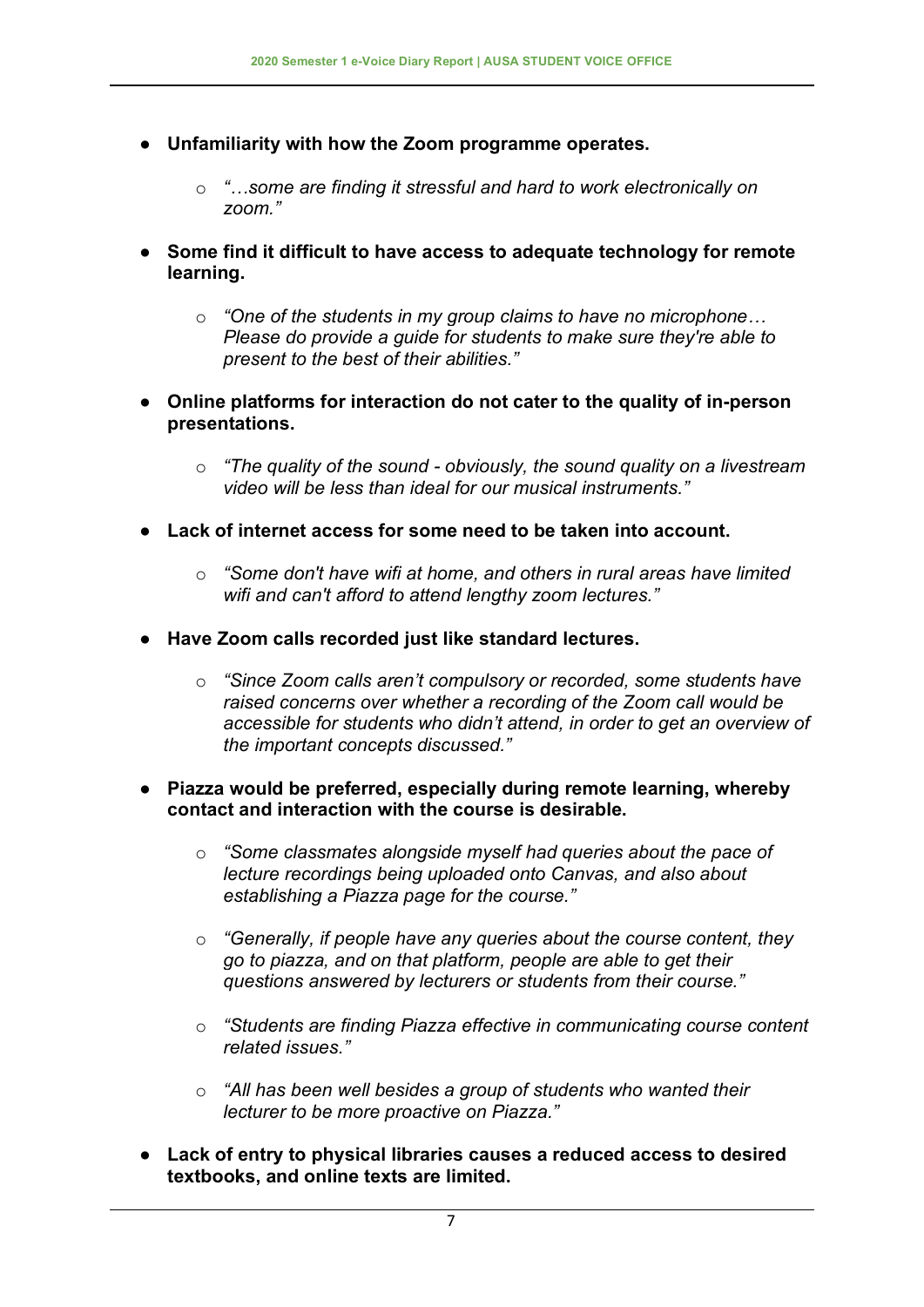- o *"We have had to adjust to the move online with finding resources for assessments (still not sure if the library is an essential service)."*
- o *"Access to library material is huge, as very few architecture related books are online. Topical and historical research with an architectural lens is very hard to find purely searching online and the university has a very limited amount of its architecture collection online."*
- o *"Although a lot of this information is in the textbook, given the current circumstances, some students won't be able to access resources such as library textbooks to help them."*

# **4.4 Commendations**

Aside from all the common general concerns listed above, as mentioned earlier, for the most part, many Class Representatives and other students have expressed their gratitude and encouragement towards the university and academic staff so far for semester one of 2020.

- *"Informative classes with experienced guest speakers."*
- *"Lecturer is teaching at a good pace whilst engaging with the students in class. Providing good sources and helping us with past exam questions in tutorials."*
- *"The course is going well so far, as it is a general education course many students are doing it out of pure interest and the course is fun and interactive."*
- *"Lecturer is incredibly engaging, and I have heard from some peers that they are enjoying this course because of not just the content, but the lecturer's teaching style being intriguing."*
- *"The use and experimentation with Zoom was great, class enjoyed it."*
- *"Students are overall content with their course experience."*

# **5.0 Key Takeaways**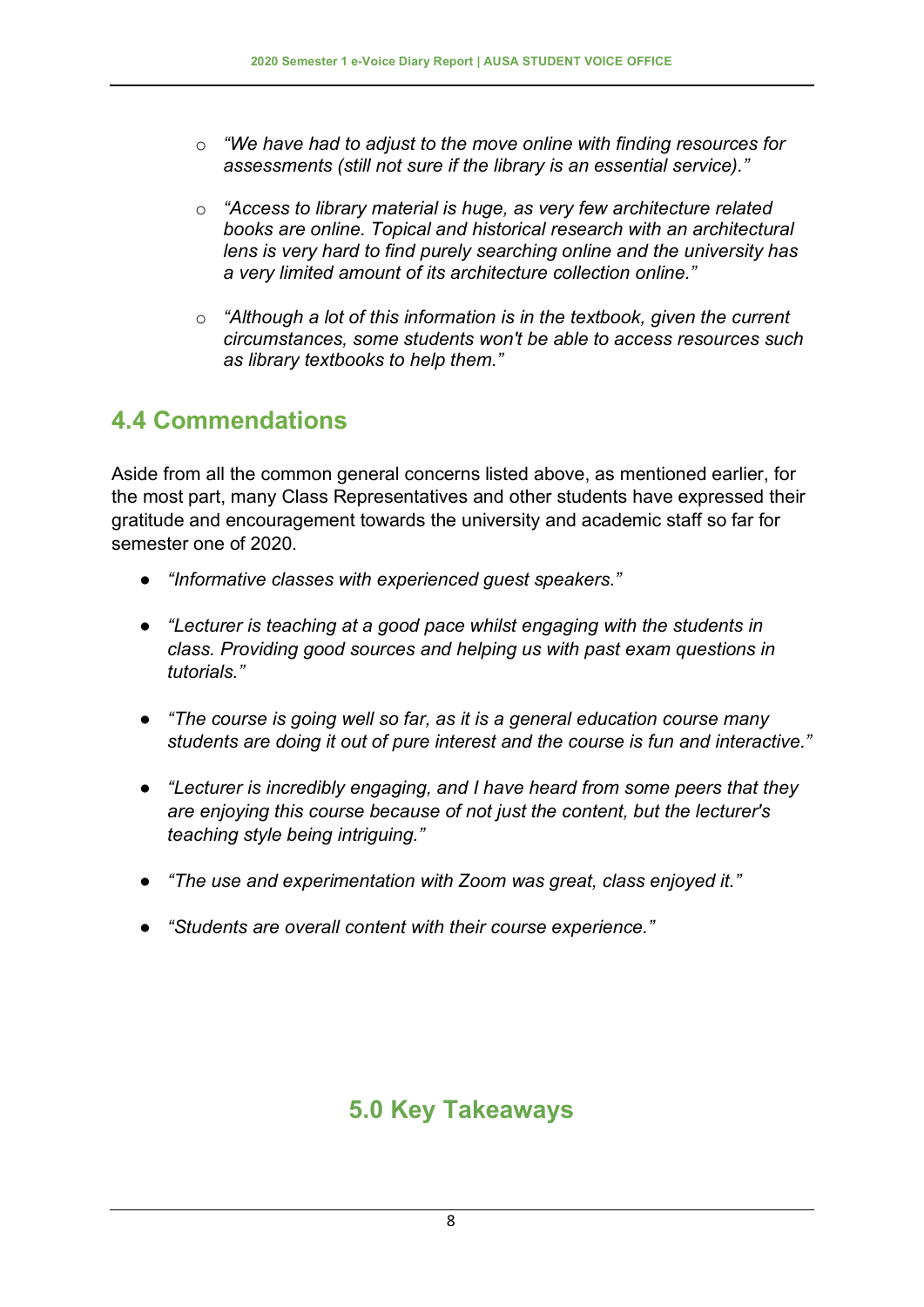This report has outlined the general, as well as, key information Class Representatives of the University of Auckland have provided regarding how the start of semester 1, 2020 has gone.

So, what have been the key takeaways from all this information provided?

- Students are, for the most part, pleased with how things are going in the semester, especially in light of the university's COVID-19 responses which have been praised for the most part.
- Students seek that the university and academic staff continues to update students effectively regarding assessment due dates, marking schemes, as well as other key university and course-based events.
- Students request that the university continues to offer support and be mindful of the circumstances that students may be facing during their time in remote learning, ideally that the university seeks to and continues to work in a manner of good faith.

# **5.1 Three Possible Recommendations to Consider**

#### **Piazza**

- Students have continued to praise the use of Piazza. Many are expressing their desires to have such a platform provided to their courses, especially during this time of remote isolation. Remote isolation has caused a lack of engagement among many students. Having a platform like Piazza at hand to facilitate online discussion and interaction regarding course content would be incredibly useful.
	- o Therefore, a recommendation to have Piazza implemented in all courses would be a step in the right direction. This would be ideal in the eyes of many students, mainly when course interaction is already limited.

#### **Zoom Recordings**

- While university guidelines outline that lectures should be pre-recorded rather than being streamed live, the fact of the matter is some courses still receive essential and useful information through live-streamed course content, such as information provided in drop-in-sessions.
	- o The recommendation is that the university makes scheduled Zoom session recordings mandatory as they already do with in-class lecture recordings.